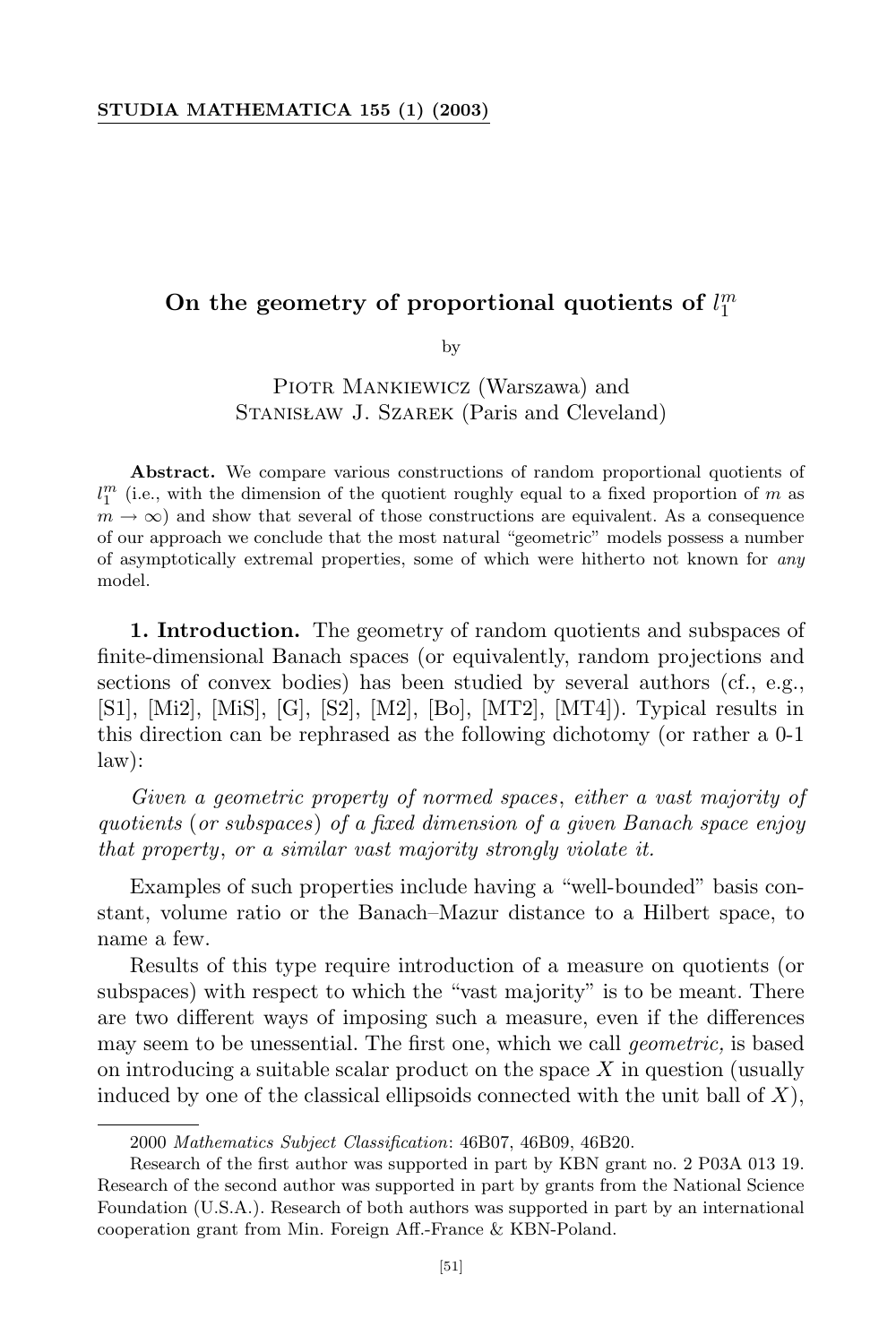which leads to the Haar measure on the Grassmann manifold of kernels of the quotient maps (or the subspaces). The geometric approach is arguably most natural; one of its desirable features is that the results obtained refer directly to the intrinsic geometry of the underlying space  $X$  (cf., e.g., [Mi1], [K], [FKP], [S1], [Mi2], [MiS]). The other approach, which we call *probabilistic*, stems from the ground-breaking result of Gluskin on the diameters of the Minkowski compacta and is based on introducing on quotients (or subspaces) of the space *X* a suitable probability, usually given by some random matrix. The main advantage of this method lies in the fact that by an appropriate choice of the probability structure it is possible to exploit tools such as independence, which greatly simplifies arguments. This approach has led a number of authors to some very strong, often asymptotically optimal results for which, till very recently, no counterparts in the geometric setting have been known (cf. [G], [S2], [S4], [M2]). For more information on the subject we refer the reader to [MT3].

The distinction between the two approaches is admittedly not very clearcut. On the one hand, the Grassmann manifold endowed with the normalized Haar measure becomes a probability space. On the other hand, considering as the quotient map, e.g., an  $n \times m$  (with  $n < m$ ) random matrix whose entries are independent identically distributed (i.i.d.) Gaussian random variables leads to a random *n*-dimensional normed space which has the same distribution as that given by the geometric model (if one identifies isometric spaces). This follows from the fact that the distribution of such a random matrix does not change if we compose it on the right (or, for that matter, on the left) with an orthogonal matrix, and so the distribution of the kernels of the random quotients (which do determine the quotients up to isometry) on the corresponding Grassmannian is invariant under the action of the orthogonal group, hence the same as the one given by the Haar measure. However, the proofs of the strongest results mentioned above would not, in general, carry over to this particular probabilistic model. For example, in some probabilistic constructions, the basis constant of a typical proportional quotient of  $l_1^m$  was of the maximal order (i.e.,  $\sqrt{m}$ ; see [S2]). An analogous result (our Corollary 2.3) was not known in the geometric setting. In the opposite direction, it is not difficult to deduce from [S4] that in the geometric setting the Dvoretzky– Rogers factorization constant of an *n*-dimensional quotient of  $l_1^{2n}$  is greater than or equal to  $c(n/\log n)^{1/10}$ , for a "vast majority" of *n*-dimensional quotients, where  $c > 0$  is a numerical constant. On the other hand, it is quite obvious that in some probabilistic settings, like those in  $[G]$  or  $[S2]$ , a "vast majority" of such quotients admit Dvoretzky–Rogers factorization bounded by, say, 2. Thus the two methods have led to quite different conclusions.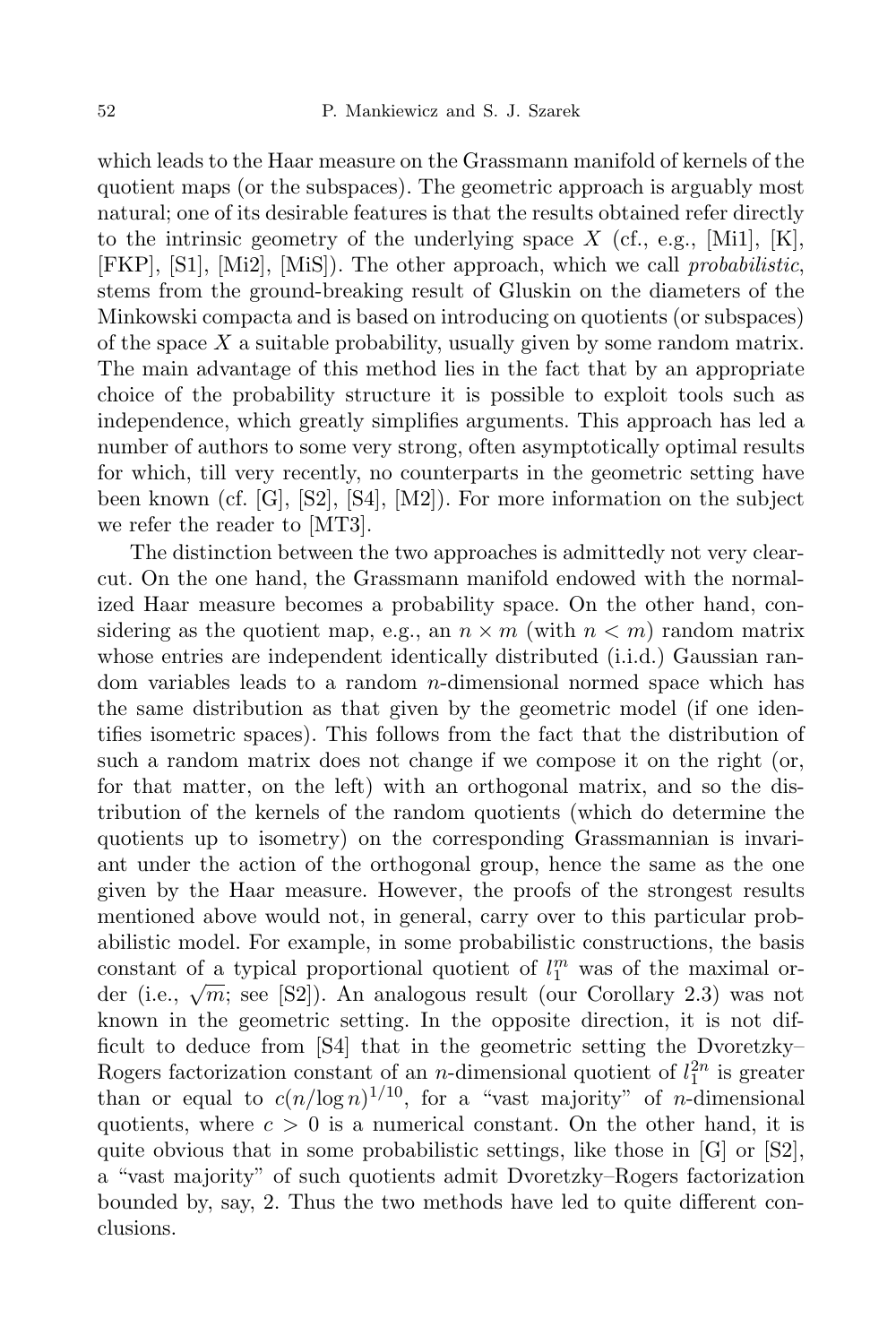The aim of the present paper is to show that the differences between the two approaches described at the beginning of the previous paragraph are essentially technical and that most of known asymptotically optimal  $\alpha$  results for the proportional quotients of  $l_1^m$  in the probabilistic setting remain valid in the geometric context. In particular, the historically first (to our knowledge) family of random *n*-dimensional quotients of  $l_1^{2n}$  from [FKP] does *a posteriori* have such extremal properties. Our arguments use, in particular, a technique developed in [MT4] to study the behavior of Banach–Mazur distances between random projections of arbitrary symmetric convex bodies.

Our main technical result, Theorem 2.1, states that in the geometric setting a vast majority of *n*-dimensional quotients *Y* of  $l_1^{\lfloor (1+\delta)n \rfloor}$  have the property that for all sufficiently nontrivial operators (i.e. for (*κn,* 1)-mixing operators, see the paragraph containing  $(2.1)$  for a definition) in  $L(Y)$  the norms  $||Tx||_Y$  are greater than  $c\sqrt{n}$  for at least *δn* extreme points of the unit ball of *Y*, with  $c = c(\kappa, \delta) > 0$  depending on  $\kappa$  and  $\delta$  only. This immediately implies that the basis constants for such quotients are greater than  $c(1/2, \delta)\sqrt{n}/2$  (cf. Corollary 2.3). Another application of this theorem says that for such *Y* 's and for an arbitrary sufficiently nontrivial compact group of operators  $G \subset L(Y)$  one has

$$
\text{Average} \int\limits_{G} \|Tx\|_X \, dh_G(T) \ge c' \sqrt{n},
$$

where the average is taken over all extreme points of the unit ball of *Y* ,  $h_G$  stands for the normalized Haar measure on  $G$  and  $c'$  depends on some parameters describing how nontrivial the group *G* is. Finally, note that these estimates are slightly better (by a logarithmic factor) than those previously known even for the probabilistic case [M2].

**2. Main results.** We shall use standard notation of local theory of Banach spaces (cf., e.g., [T]). For  $m \in \mathbb{N}$ ,  $\{e_i\}_{i=1}^m$  will stand for the standard unit vector basis in the Euclidean space  $\mathbb{R}^m$  while  $\|\cdot\|_p$  (for  $p \in [1,\infty]$ ) will denote the  $l_p$ -norm. For a Banach space  $X = (\mathbb{R}^m, \|\cdot\|_X)$  we shall denote by *B*<sub>*X*</sub> its unit ball; in the special case of  $X = l_p^m := (\mathbb{R}^m, \|\cdot\|_p)$ , we will write simply  $B_p^m$ . In what follows we shall identify Banach spaces with their unit balls, e.g., the norm of a linear operator *T* acting between the spaces whose unit balls are, respectively, *U* and *V* may be denoted by  $||T: U \rightarrow V||$  and the space of such operators endowed with that norm by  $L(U, V)$ .

For  $n, m \in \mathbb{N}$  with  $n < m$ ,  $\mathbf{G}_{m,n}$  is the Grassmann manifold of  $n$ dimensional (linear) subspaces of  $\mathbb{R}^m$  endowed with the (unique) normalized measure  $h_{m,n}$  invariant with respect to the action of the orthogonal group  $\mathbf{O}_m$ . For  $E \in \mathbf{G}_{m,n}$ , set  $B_E := P_E(B_1^m)$ , where  $P_E$  stands for the orthogonal projection onto *E*. Denote by  $\|\cdot\|_{B_E}$  the norm induced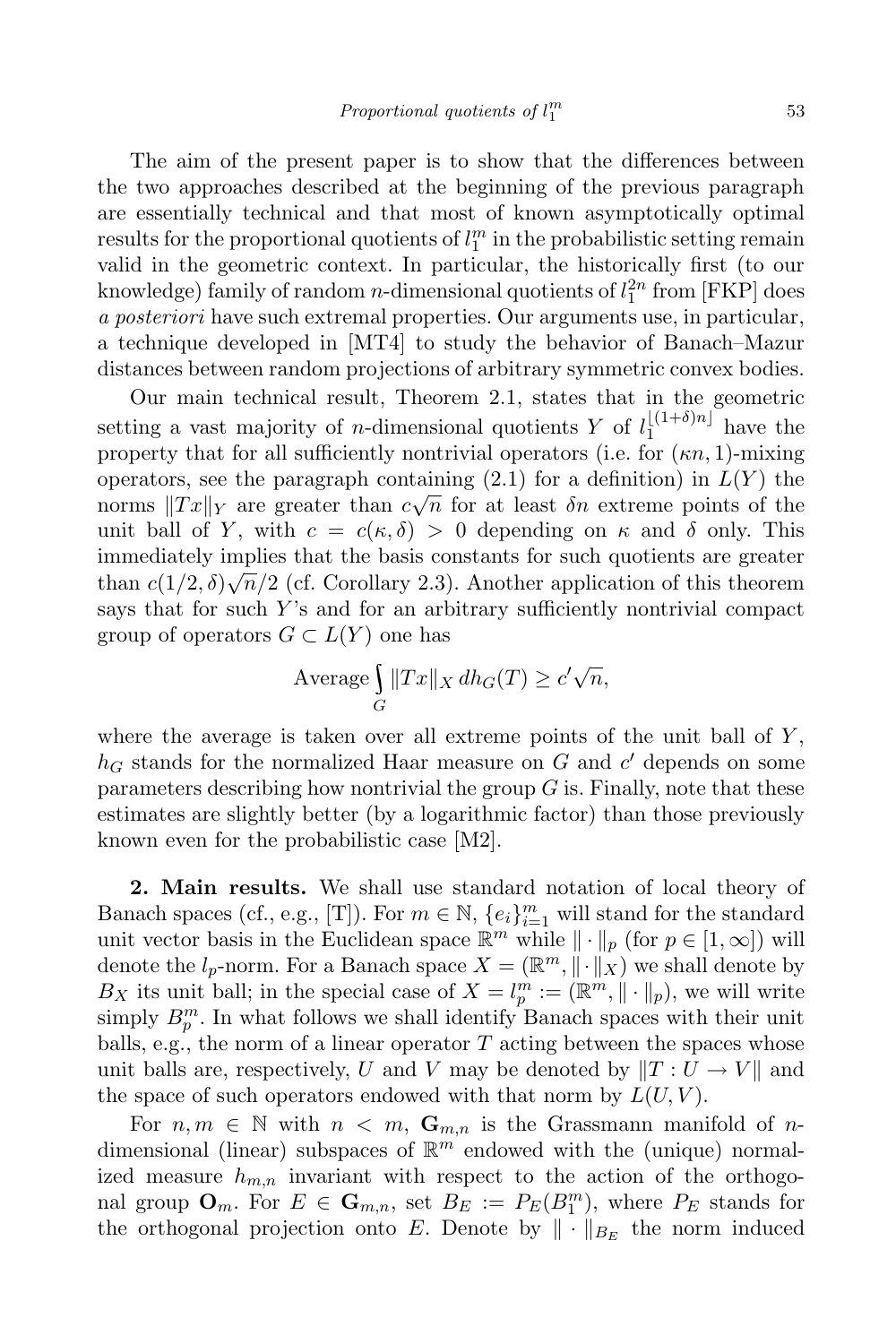on *E* by  $B_E$  and let  $X_E := (E, \|\cdot\|_{B_E})$ . Obviously, each such  $X_E$  is an *n*-dimensional quotient of  $l_1^m$  (specifically  $X_E = l_1^m / E^{\perp}$ ) and its unit ball is  $B_E = \text{symconv}\{u_i(E) \mid i = 1,\ldots,m\}$ , where  $u_i(E) := P_E(e_i)$  for  $i = 1, \ldots, m$ . We shall refer to these quotients—with measure induced by  $h_{m,n}$ —as to (the family of) *geometric quotients* of  $l_1^m$ . We point out that in addition to the normed space structure (which depends only on the kernel of the quotient map,  $E^{\perp}$ ), this representation endows *E* with a Euclidean structure inherited from R *m*.

If  $K \subset \mathbb{R}^n$ , let ext( $K$ ) denote the set of extreme points of  $K$ . Clearly, for every  $E \in \mathbf{G}_{m,n}$ ,  $ext(B_E) = ext(P_E(B_1^m)) \subset \{\pm u_i(E) \mid i = 1, ..., m\}.$ 

Recall that for a Hilbert space  $H, k \leq \dim H/2$  and  $\beta > 0$  an operator  $T \in L(H)$  is said to be  $(k, \beta)$ -*mixing* if there exists a subspace  $E \subset H$  with  $\dim E \geq k$  such that

$$
(2.1) \qquad \text{dist}(Tx, E) = \|P_{E^{\perp}} Tx\|_2 \ge \beta \|x\|_2 \quad \text{for every } x \in E,
$$

where  $P_{E^{\perp}}$  stands for the orthogonal projection of *H* onto  $E^{\perp}$ . The set of all  $(k, \beta)$ -mixing operators in  $L(\mathbb{R}^n)$  will be denoted by  $Mix_n(k, \beta)$ .

The following theorem, which constitutes our main technical result, describes the properties of proportional geometric quotients of  $l_1^m$  in terms of norms of mixing operators. In a sense, it improves Theorem 1.4 of [S3] (cf. also Th. 12 in [MT3]).

THEOREM 2.1 (Main Technical Result). *For every*  $\delta > 0$  *and*  $\kappa \in (0, 1/2]$ *there exists*  $c = c(\kappa, \delta) > 0$  *such that for every*  $\beta > 0$ ,  $n \in \mathbb{N}$  *with*  $n >$  $\max\{N_0, 8\kappa^{-1}, 8\delta^{-1}\}\$ and  $m = \lfloor (1 + \delta)n \rfloor$  we have

$$
(2.2) \quad h_{m,n}\{E \in \mathbf{G}_{m,n} \mid \text{ext}(B_E) = \{\pm u_i(E) \mid i = 1,\dots,m\} \text{ and}
$$

$$
\text{card}\{i \in \{1,\dots,m\} \mid ||T(u_i(E))||_{B_E} \ge c(\kappa,\delta)\beta\sqrt{n}\} \ge \delta n/2
$$

$$
\text{for every } T \in \text{Mix}_n(\kappa n, \beta)\}
$$

$$
\ge 1 - e^{-n},
$$

where  $u_i(E) = P_E e_i$ ,  $i = 1, ..., m$ , and  $N_0 = N_0(\delta, 4)$  is taken from Fact 3.3.

REMARK 2.2. In what follows we shall denote by  $\mathcal{A}_{m,n,\kappa}$  the subset of **G**<sub>*m,n*</sub> implicitly defined in (2.2). Thus  $h_{m,n}(\mathcal{A}_{m,n,\kappa})$  ≥ 1 −  $e^{-n}$ . In fact, by a suitable modification of the proof of Theorem 2.1 and an appriopriate choice of  $c(\kappa, \delta)$ , one can get an estimate on measure of the form  $1 - e^{-An}$ for an arbitrary preassigned  $A > 0$ . The same observation holds true for the estimate in Theorem 4.1, the "probabilistic" counterpart of Theorem 2.1.

The proof of Theorem 2.1 will be postponed to the last two sections. It will be based on proving a corresponding statement for a suitably defined class of *Gaussian* quotients and showing that both models (i.e., geometric and Gaussian) are equivalent.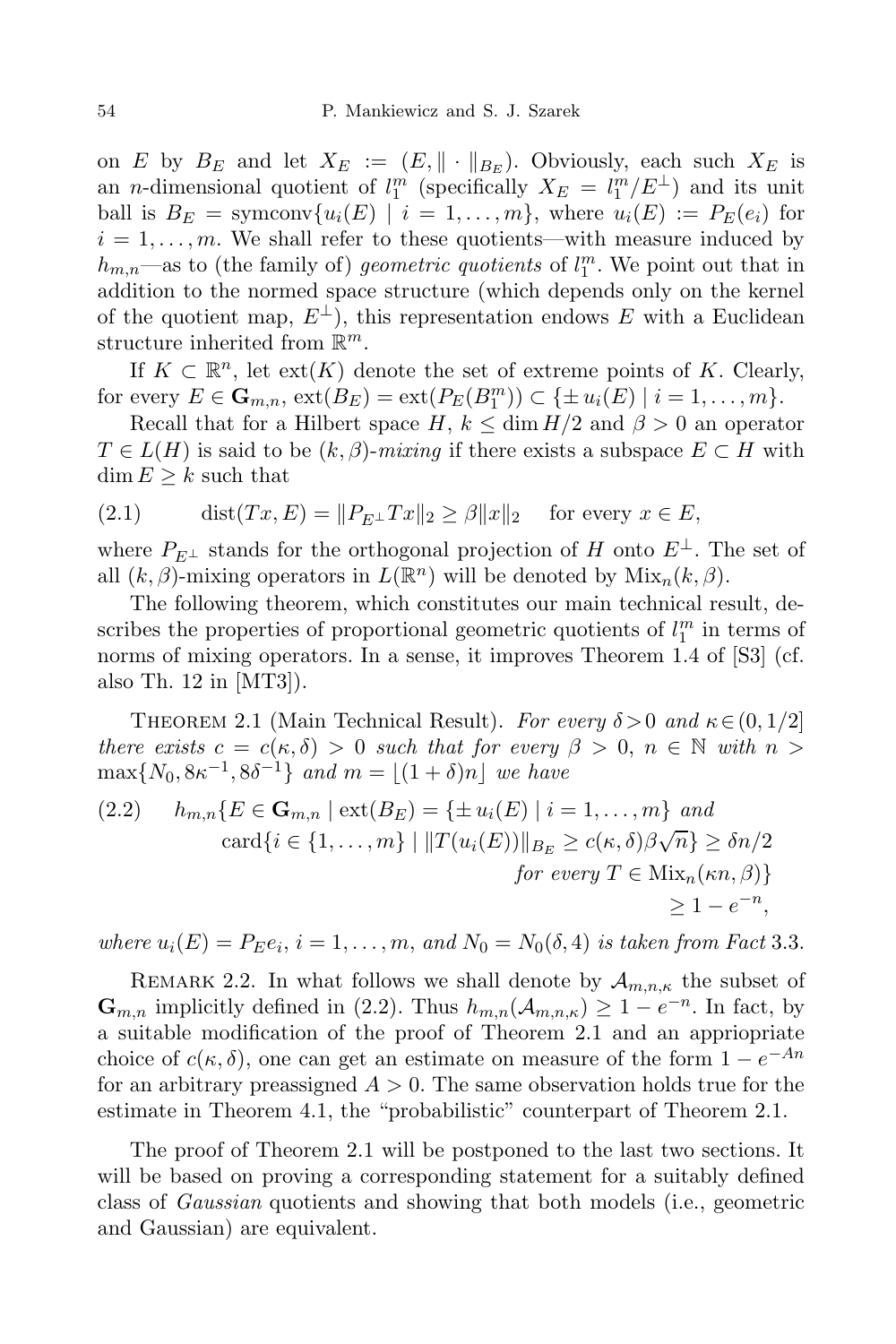Since, historically, many classical parameters of Banach spaces were related to mixing properties of operators (see [MT3, Section 5] for details and references), Theorem 2.1 has many immediate consequences. A sample such consequence is the result on basis constants mentioned in the introduction. Recall that, for a (Schauder) basis  $(x_i)$  of a normed space X, its *basis* con*stant* is defined by  $bc(x_i) := \sup_{1 \le k \le \dim X} ||P_k||$ , where  $P_k$  is the *k*<sup>th</sup> partial sum projection with respect to the basis  $(x_i)$ , and the basis constant of *X* is  $bc(X) := \inf bc(x_i)$ , with the infimum taken over all bases of X. We have

COROLLARY 2.3. *In the notation of Theorem* 2.1, *for any*  $E \in A_{m,n,1/4}$ *and for any basis of*  $X := l_1^m / E^{\perp}$ ,

$$
\text{Ave}_{x \in \text{ext}(B_X)} \frac{1}{n} \sum_{k=1}^n \|P_k x\|_X \ge \frac{1}{2} c(1/4, \delta) \sqrt{n}.
$$

*In particular,* bc(*X*)  $\geq \frac{1}{2}$  $\frac{1}{2}c(1/4, \delta)\sqrt{n}$ .

This follows immediately from Theorem 2.1 and the well-known fact that a rank *k* projection on  $\mathbb{R}^n$  is  $(\min\{k, n - k\}, 1/2)$ -mixing (cf., e.g.,  $|MT3|$ ).

For a vector space  $H$ , we shall denote by  $\mathcal{G}(H)$  the set of all compact groups of (linear) operators acting on *H* and, for  $G \in \mathcal{G}(H)$ , the normalized Haar measure on *G* will be denoted by  $h_G$ . We shall say that such a *G* is  $(k, \beta, p)$ -*mixing* for some  $k \leq \dim H/2$ ,  $\beta > 0$  and  $p \in (0, 1)$  if

$$
h_G\{T \in G \mid T \text{ is } (k,\beta) \text{-mixing}\} \ge p.
$$

The following consequence of Theorem 2.1 improves the estimate in [M2, Th. 2.4], and solves Problem 1 therein.

THEOREM 2.4. *For every*  $\delta > 0$  *and*  $\kappa \in (0,1/2]$  *there exists*  $\widetilde{c} = \widetilde{c}(\kappa, \delta)$  $> 0$  such that for every  $\beta, p > 0, n \in \mathbb{N}$  with  $n > \max\{N_0, 8\kappa^{-1}, 8\delta^{-1}\},$  $m = (1 + \delta)n,$  *and every subspace*  $E \in A_{m,n,\kappa}$  *we have* 

$$
\operatorname{Ave}_{x \in \operatorname{ext}(B_E)} \int_G ||Tx||_{B_E} dh_G(T) \ge \tilde{c}\beta p\sqrt{n}
$$

*for every*  $(\kappa n, \beta, p)$ *-mixing group*  $G \in \mathcal{G}(E)$ *.* 

*Proof.* The argument is straightforward, but we will include it for completeness. Let  $\kappa \in (0, 1/2]$ . Fix an arbitrary  $(\kappa n, \beta, p)$ -mixing compact group  $G \subset L(\mathbb{R}^n)$  and let

$$
B_{\kappa,\beta} = \{ T \in G \mid T \in \text{Mix}_n(\kappa n, \beta) \}.
$$

Then, by Theorem 2.1, for every  $E \in A_{m,n,\kappa}$  we have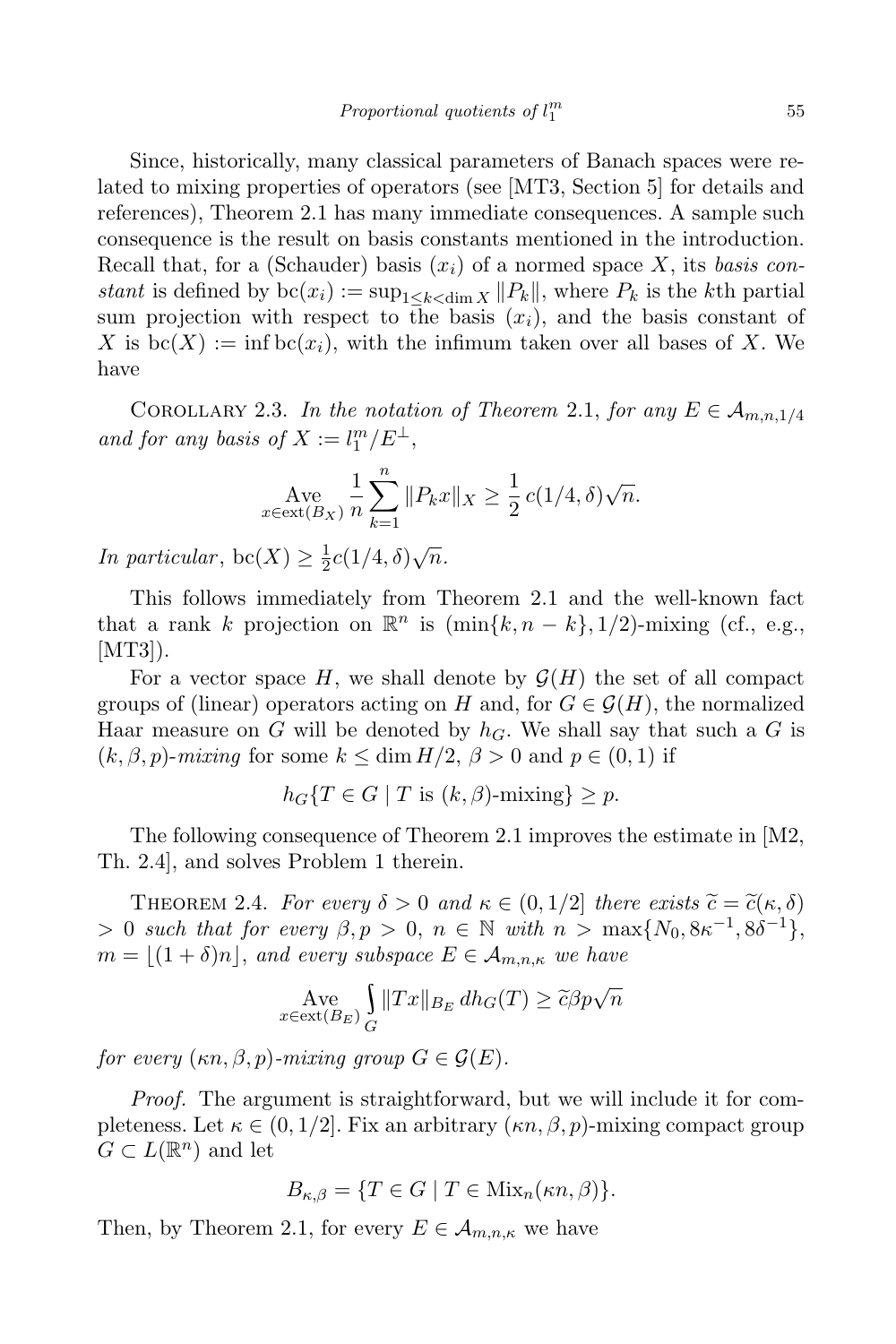56 P. Mankiewicz and S. J. Szarek

$$
\begin{split} \operatorname{Ave} & \int_{G} \|Tx\|_{B_E} \, dh_G(T) = (2m)^{-1} \int_{G} \sum_{x \in \text{ext}(B_E)} \|Tx\|_{B_E} \, dh_G(T) \\ &\ge (2m)^{-1} \int_{B_{\kappa,\beta}} \sum_{x \in \text{ext}(B_E)} \|Tx\|_{B_E} \, dh_G(T) \\ &\ge (2m)^{-1} \int_{B_{\kappa,\beta}} \delta nc(\kappa, \delta) \beta \sqrt{n} \, dh_G(T) \\ &\ge \frac{\delta n}{2[(1+\delta)n]} \, c(\kappa, \delta) \beta p \sqrt{n}, \end{split}
$$

and the theorem follows from  $(2.2)$  with  $\tilde{c}(\kappa, \delta) = \delta c(\kappa, \delta) / (2(1 + \delta))$ .

Now we shall present several applications of Theorem 2.4 to the situations where the mixing properties of the groups involved follow from their algebraic properties, and are independent of the choice of the inner product on the space itself. The first one will concern estimates for compact groups of operators which act irreducibly on a "large" subspace while the second will provide estimates for random unconditional constants for a "typical" proportional quotient of  $l_1^m$ . (We leave to the interested reader the even more direct applications to questions like those considered in [S3].)

Recall that a compact group of operators  $G \subset L(H)$  (2  $\lt \dim H \lt \infty$ ) is said to act *irreducibly* on *H* if any  $S \in L(H)$  satisfying  $ST = TS$  for all  $T \in G$  is of the form  $S = \lambda \operatorname{Id}_H$  for some  $\lambda \in \mathbb{R}$ . We shall say that a compact group  $G \subset L(H)$  acts *r*-*irreducibly* for some  $r \leq \dim H$  if there exists a *G*-invariant linear subspace  $F \subset H$  with dim  $F \geq r$  such that the group  $G_F := \{T_{|F} \mid T \in G\} \subset L(F)$  acts irreducibly on *F*.

The first application of Theorem 2.4 generalizes [M2, Theorem 3.2].

THEOREM 2.5. *For every*  $\rho \in (0, 1), \ \delta > 0, \ n > \max\{N_0, 160\varrho^{-1}, 8\delta^{-1}\},\$  $m = |(1 + \delta)n|$ , *every linear subspace*  $E \in A_{n,m,\delta/20}$  *and every compact group of operators*  $G \subset L(E)$  *acting on-irreducibly on*  $E$  *we have* 

(2.3) 
$$
\sup_{\|x\|_{B_E}=1} \int_G \|Tx\|_{B_E} dh_G(T) \ge \operatorname{Ave}_{x \in \text{ext}(B_E)} \int_G \|Tx\|_{B_E} dh_G(T)
$$

$$
\ge \frac{1}{20} \widetilde{c}(\varrho/20, \delta)\sqrt{n},
$$

*where*  $\tilde{c}(\cdot, \cdot)$  *is taken from Theorem 2.4.* 

*Proof.* Clearly, it suffices to prove the second inequality in (2.3). By Theorem 2.4, that inequality will follow if we show that every compact group  $G \subset L(E)$  acting *gn*-irreducibly on *E* is  $(\varrho n/20, 1/4, 1/5)$ -mixing. To this end, fix such a group *G* and let *F* be a *G*-invariant subspace of *E* with  $\dim F \geq \rho n$  such that  $G_F$ , the restriction of *G* to *F*, acts irreducibly on *F*.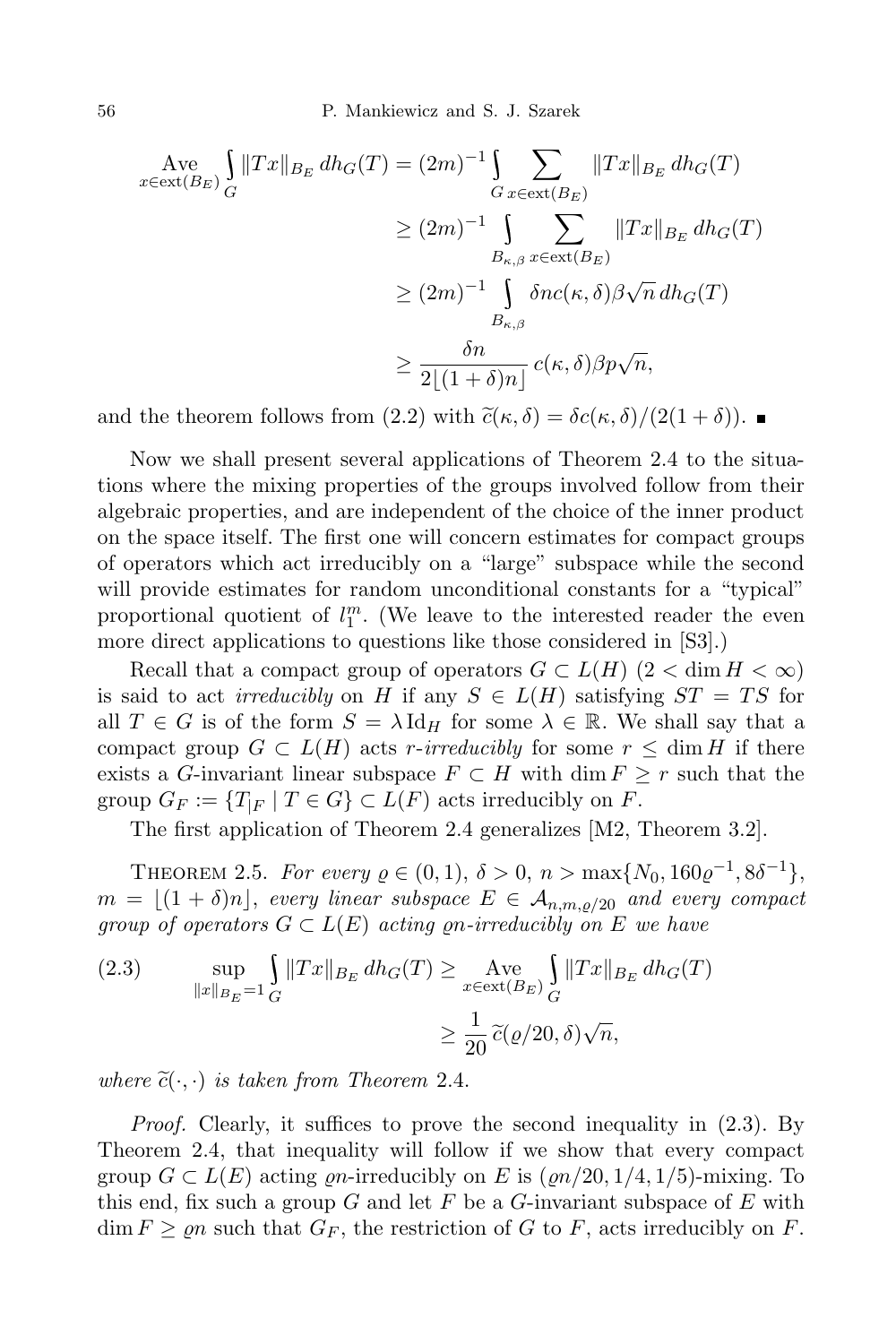Then

$$
h_G\{T \in G \mid T \text{ is } (\varrho n/20, 1/4) - \text{mixing}\}\
$$
  
\n
$$
\ge h_G\{T \in G \mid T_{|F} \text{ is } (\varrho n/20, 1/4) - \text{mixing}\}\
$$
  
\n
$$
= h_{G_F}\{S \in G_F \mid S \text{ is } (\varrho n/20, 1/4) - \text{mixing}\} \ge 1/5,
$$

the equality following from the invariance of the Haar measures involved and the last inequality from irreducibility of  $G_F$  combined with [M2, Th. 3.1]; it remains to compare the first and the last lines.

Recall that the *symmetric* constant  $sym(X)$  for a finite-dimensional space  $X = (X, \|\cdot\|_X)$  is defined by

$$
sym(X) := \inf_{G} \sup_{T \in G} ||T|| = \inf_{G} \sup_{||x||_X = 1} \sup_{T \in G} ||Tx||_X,
$$

where the infimum is taken over all compact groups of operators  $G \subset L(X)$ acting irreducibly on *X*. Since the geometry of a quotient of a Banach space depends on the kernel of the quotient map only, one can easily deduce from Theorem 2.5 a generalization of the main result of [M1].

COROLLARY 2.6. Let  $n, \delta, m$  and  $\tilde{c}$  be as in Theorem 2.4. Then, for  $every E \in A_{m,n,1/20},$ 

$$
sym(l_1^m/E^{\perp}) \ge \frac{1}{20}\tilde{c}(n/20,\delta)\sqrt{n}.
$$

*Moreover*

$$
\operatorname*{Ave}_{x \in \operatorname{ext}(l^m_1/E^\perp)} \int\limits_{G} \|Tx\|_{l^m_1/E^\perp} \, dh_G(T) \geq \tfrac{1}{20} \widetilde{c}(n/20,\delta) \sqrt{n}
$$

 $f$ *or every compact group*  $G$  *acting irreducibly on*  $l_1^m/E^{\perp}$ *.* 

The "moreover" part of Corollary 2.6 provides affirmative answers to Problems 2 and 3 in [M2].

Before passing to the next application of Theorem 2.4, recall that for an *n*-dimensional Banach space X the *random unconditional constant*  $\text{ruc}(X)$ is defined as follows (cf. [BKPS], see also [M2]). For every basis  $\{x_i\}_{i=1}^n$  of *X* with dual functionals  ${x_i^*}_{i=1}^n$  set

$$
G_{\{x_i\}_{i=1}^n} := \Big\{ T \in L(X) \, \Big| \, T = \sum_{i=1}^n \varepsilon_i x_i^*(\cdot) x_i \text{ for some } (\varepsilon_i) \in \{-1, 1\}^n \Big\}.
$$

Clearly,  $G_{\{x_i\}_{i=1}^n}$  is group-isomorphic to  $\mathbb{Z}_2^n$  and its Haar measure  $h_{G_{\{x_i\}_{i=1}^n}}$ is the normalized counting measure. We set

$$
\mathrm{ruc}(X) := \inf \sup_{\|x\|_X = 1} \int_{G_{\{x_i\}_{i=1}^n}} \|Tx\|_X \, dh_{G_{\{x_i\}_{i=1}^n}}(T),
$$

where the infimum is taken over all bases  $\{x_i\}_{i=1}^n$  of X.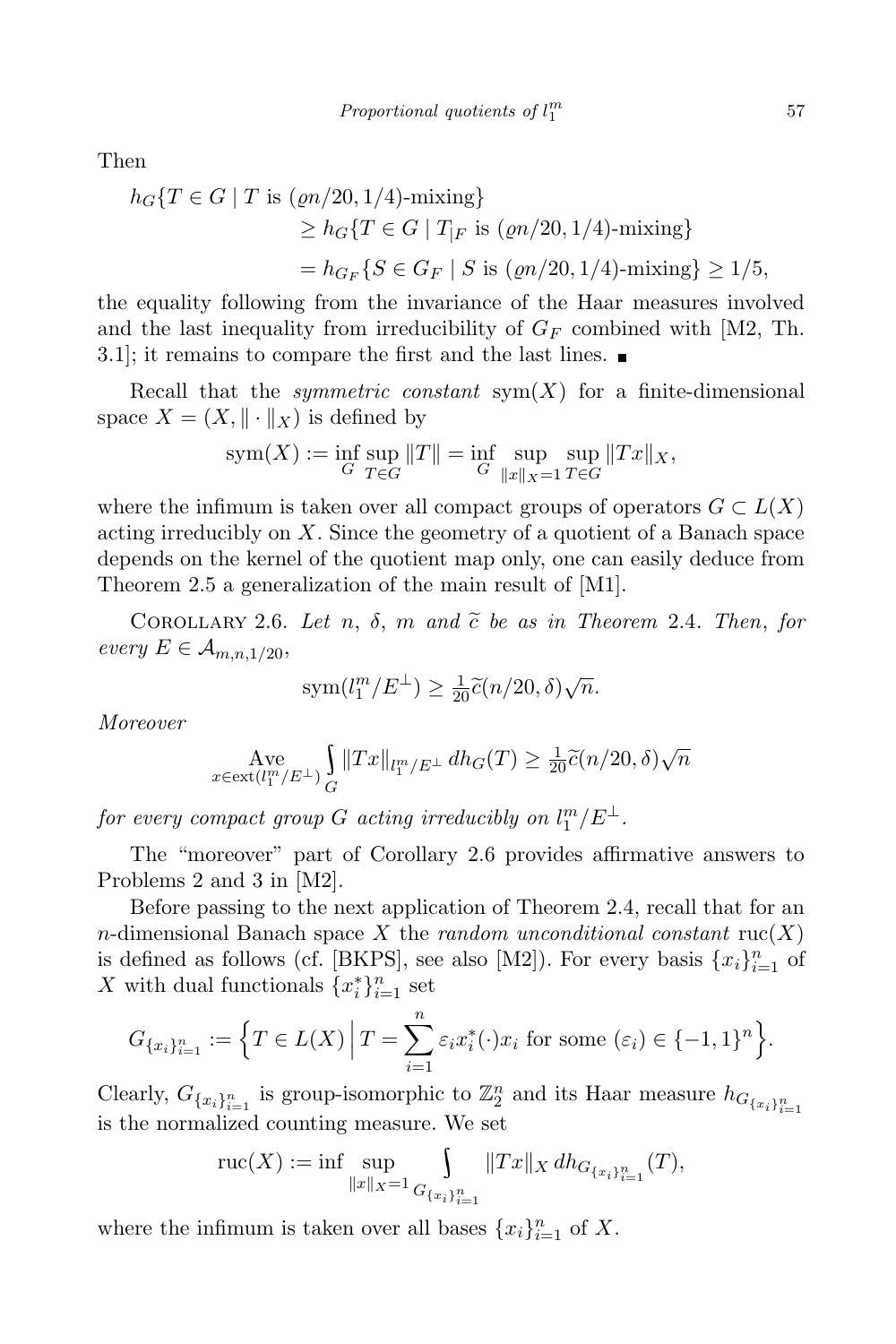The following fact is an easy consequence of Theorem 2.4 above and of Theorem 3.3 in [M2], and provides an affirmative answer to Problem 4 in the latter. It also strengthens a result from [B] concerning random unconditional constants of quotients of  $l_1^m$ .

**THEOREM 2.7.** *There exists*  $p_0 > 0$  *such that for any*  $\delta > 0$ , any  $n \in \mathbb{N}$ with  $n > \max\{N_0, 32, 8\delta^{-1}\}, m = \lfloor (1+\delta)n \rfloor$  and any  $E \in \mathcal{A}_{m,n,1/20}$  we have

$$
\operatorname*{Ave}_{x\in {\rm ext}(l^m_1/E^\perp)} \smallint\limits_{G_{\{x_i\}_{i=1}^n}} \|Tx\|_{l^m_1/E^\perp}\,dh_{G_{\{x_i\}_{i=1}^n}}(T) \ge p_0\widetilde{c}(1/4,\delta)\sqrt{n}
$$

for every basis  $\{x_i\}_{i=1}^n$  in  $l_1^m/E^{\perp}$ , where  $\tilde{c}(1/4, \delta)$  is taken from Theorem 2.4. *In particular* , *for any such E*,

$$
\mathrm{ruc}(l_1^m/E^{\perp}) \ge p_0 \widetilde{c}(1/4,\delta)\sqrt{n}.
$$

**3. Gaussian quotients.** Let  $(\Omega, \mathbf{P})$  be a (sufficiently nontrivial) probability space. For a fixed  $m \in \mathbb{N}$ , we shall denote by  $G_m = G_m(\omega)$  a (random)  $m \times m$  matrix with independent Gaussian  $N(0, 1/m)$ -distributed entries. We shall often think of  $G_m$  as a random linear operator on  $\mathbb{R}^m$ . Consequently, the columns of *G<sup>m</sup>*

$$
h_i = h_i(\omega) := G_m(e_i), \quad 1 \le i \le m,
$$

are independent Gaussian  $N(0, m^{-1} \mathrm{Id}_{\mathbb{R}^m})$ -distributed vectors in  $\mathbb{R}^m$ .

If  $m, n \in \mathbb{N}$  with  $n \leq m$ , we shall identify  $\mathbb{R}^n$  with the subspace of  $\mathbb{R}^m$ spanned by the first *n* vectors of the basis  $\{e_i\}_{i=1}^m$ . Moreover, for a subset  $S \subset \{1, \ldots, m\}$ , we shall denote by  $\mathbb{R}^S$  the linear subspace spanned by  ${e_i \mid i \in S}$ , and  $P_n$  (resp.,  $P_S$ ) will stand for the orthogonal projection from  $\mathbb{R}^m$  onto  $\mathbb{R}^n$  (resp.,  $\mathbb{R}^S$ ).

Since the (normalized) Haar measure on  $\mathbf{G}_{m,n}$  is induced by the (normalized) Haar measure on the orthogonal group  $\mathbf{O}_m$ , the distribution of the family of *n*-dimensional geometric quotients of  $l_1^m$ , i.e.,  $P_E(B_1^m)$ ,  $E \in \mathbf{G}_{m,n}$ , is the same as the distribution of the family  $P_nU(B_1^m)$ ,  $U \in \mathbf{O}_m$  (recall that quotients depend, up to isometry, on the kernels of the quotient maps only; the identification  $U^*P_nU = P_E$  then does the job). Since the matrices  $G_m$  behave in many respects similarly to (random) orthogonal matrices (cf., e.g., [S5, Lemma 2.4] for a statement and some proofs and references), this suggests calling  $P_n G_m(B_1^m)$  the family of *n*-dimensional *Gaussian quotients* of  $l_1^m$ . The random quotient maps  $\Gamma_{n,m} = \Gamma_{n,m}(\omega) := P_n G_m(\omega), \omega \in \Omega$ , are exactly the  $n \times m$  random matrices with i.i.d. Gaussian entries mentioned in the introduction, and it can be readily verified (in many ways) that the distribution of their kernels is uniform in **G***m,m−n*. Accordingly, the distribution of the Gaussian quotients  $l_1^m/\text{ker } \Gamma_{n,m}$  (as Banach spaces) with respect to **P** is the same as that of the geometric ones with respect to  $h_{m,n}$ .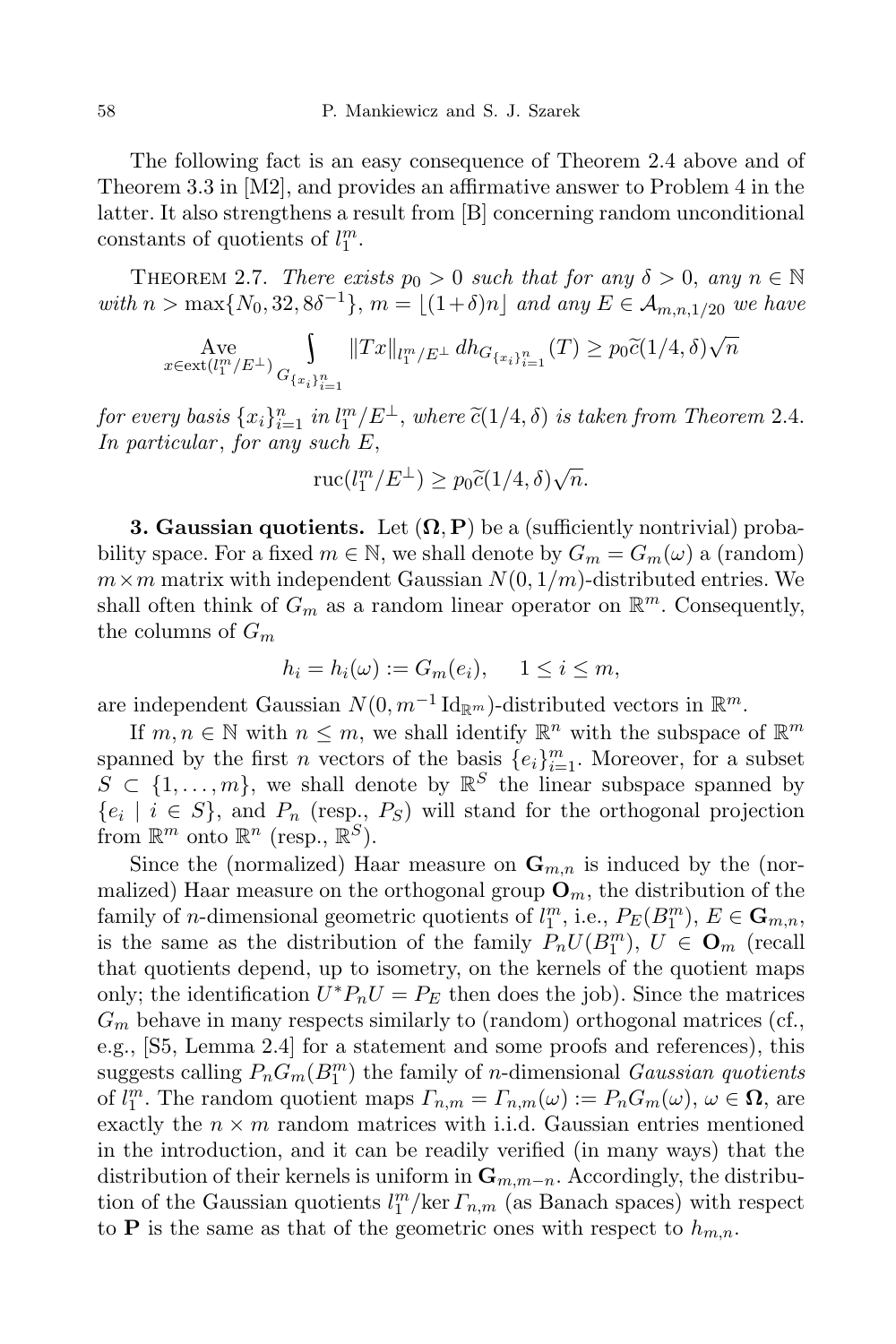Define

$$
g_i(\omega) = \Gamma_{n,m}(e_i) = P_n h_i(\omega)
$$

for  $\omega \in \Omega$  and  $i = 1, \ldots, m$  and set

$$
B_{n,m,\omega} = \Gamma_{n,m}(\omega)(B_1^m) = \text{symconv}\{g_i(\omega) \mid i = 1,\ldots,m\}.
$$

We shall need three auxiliary results on Gaussian operators. For the sake of future references we shall state them in a slightly more general version than needed in the present argument. In all three facts we shall deal with tail estimates of the form *e <sup>−</sup>An* while in what follows we shall use them for  $A = 4$  only. The first fact is a direct consequence of Fact 1.5 in [MT4].

**FACT** 3.1. *For every*  $\delta$ ,  $A > 0$  *there exists*  $c = c(\delta, A)$  *such that for every*  $n \in \mathbb{N}$  *and*  $m = \lfloor (1 + \delta)n \rfloor$  *we have* 

$$
\mathbf{P}\{\omega \in \mathbf{\Omega} \mid |\det(\Gamma_{n,m|\mathbb{R}^S})|^{1/n} \ge c(\delta, A)
$$
  
for every  $S \subset \{1, ..., m\}$  with  $\operatorname{card} S = n\} \ge 1 - e^{-An}$ .

*Proof.* Since the columns of *Γn,m* are identically distributed, hence exchangeable, the distribution of  $|det(F_{n,m|{\mathbb{R}}S})|$  is the same for all  $\binom{m}{n}$  subsets  $S \subset \{1, \ldots, m\}$  with card  $S = n$ . Next, specifying  $S = \{1, \ldots, n\}$ , we note that the (random) operator  $\Gamma_{n,m|\mathbb{R}^n} : \mathbb{R}^n \to \mathbb{R}^n$  has the same distribution as  $\sqrt{n/m} G_n$ . It is thus enough to analyze  $\det(G_n)$  for which, by Fact 1.5 in [MT4], we have

$$
\mathbf{P}\{\omega \in \mathbf{\Omega} \mid |\det(G_n)|^{1/n} \ge c_0 \kappa^2\} \ge 1 - \kappa^n
$$

for every  $\kappa \in (0,1)$ , where  $c_0 > 0$  is a suitable numerical constant. Choosing  $\kappa = e^{-(1+\delta+A)}$  and noting that then  $\binom{m}{n} \kappa^n < e^{-An}$ , we obtain the required estimate with  $c(\delta, A) = c_0(1+\delta)^{-1/2}e^{-2(1+\delta+A)}$ .

For fixed  $n, m \in \mathbb{N}$  with  $n < m$  and  $\omega \in \Omega$  we write  $\Gamma_{n,m}(\omega) = V_{\omega} P_{E_{\omega}}$ where  $P_{E_{\omega}}$  is the orthogonal projection onto  $E_{\omega} := \ker \Gamma_{n,m}(\omega)^{\perp}$  and  $V_{\omega}$ :  $E_{\omega} \to \mathbb{R}^n$ . Note that, with probability 1, dim  $E_{\omega} = n$ . In fact much more is true:  $V_{\omega}$  is typically a "good isomorphism" from  $(E_{\omega}, \|\cdot\|_2)$  onto  $\mathbb{R}^n$ .

**FACT 3.2.** For every  $\delta, A > 0$  there are  $c'(\delta, A) > 0$  and  $C = C(A)$  such *that*

 $P\{\omega \in \Omega \mid \text{rank } V_{\omega} = n \text{ and }$ 

 $c'(\delta, A) ||x||_2 \le ||V_\omega x||_2 \le C(A) ||x||_2$  for every  $x \in E_\omega$   $\ge 1 - e^{-An}$ *for every*  $n \in \mathbb{N}$  *and*  $m = \lfloor (1 + \delta)n \rfloor$ *.* 

*Proof.* This is essentially Lemma 2.8 in [S4] except for two "cosmetic" improvements. First, the estimate on the probability there is of the form 1*− e <sup>−</sup>an* for *some a >* 0. However, a rudimentary modification of the argument yields a similar estimate with  $1 - e^{-An}$ , for any preassigned *A* > 0. Second, to replace the constant in the upper estimate for  $||V_{\omega}x||_2$  by a function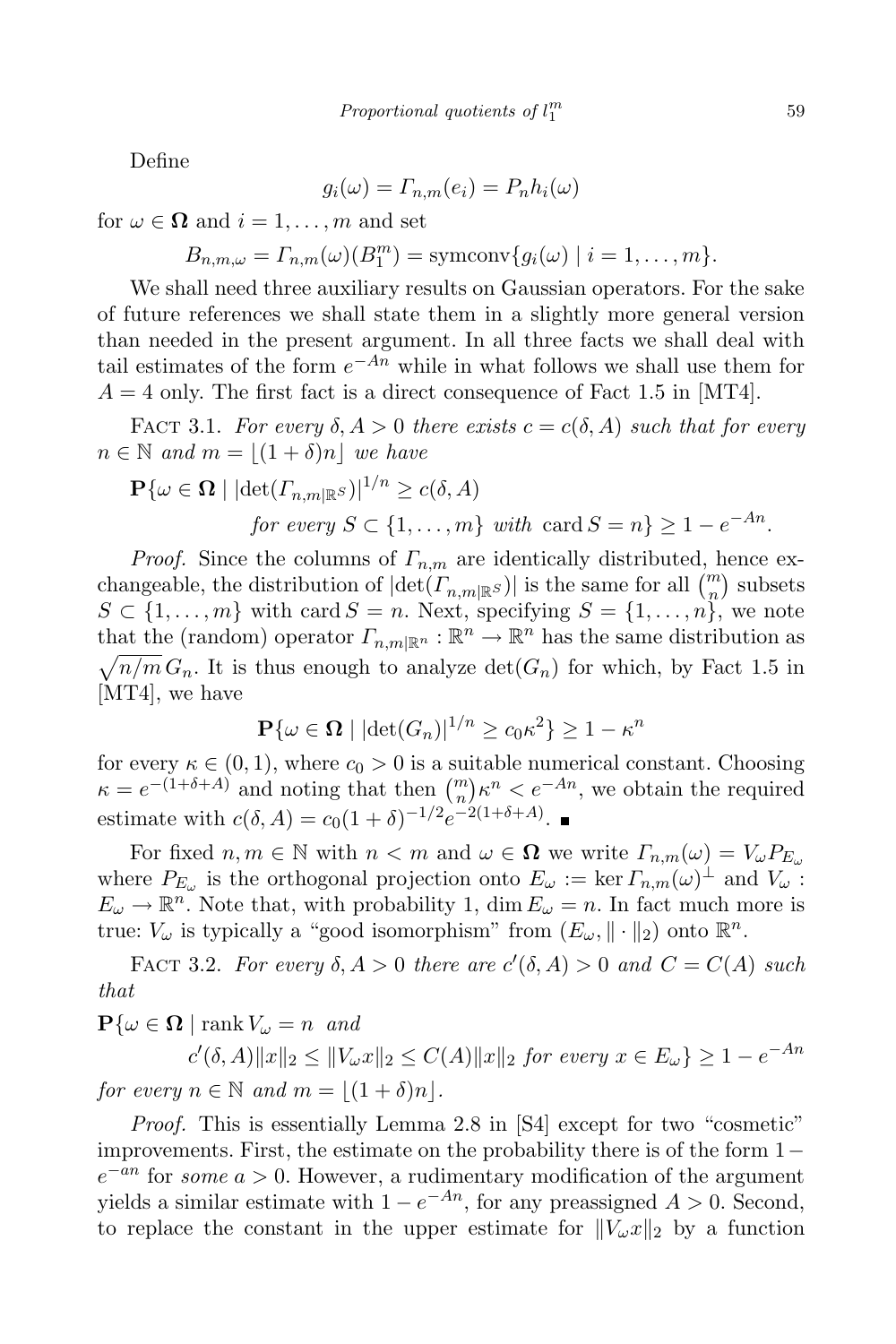providing the required tail estimate it suffices to use Theorem 2.11 of [DS]. For an elementary argument leading to the estimate of the probability of  $||V_\omega||_2 \leq 12$  which is sufficient for our purposes (i.e., for  $A = 4$ ) we refer the reader to [MT3].  $\blacksquare$ 

The last auxiliary result asserts that unit balls of random quotients of *l m* <sup>1</sup> have "typically" *exactly* 2*m* extreme points. It is not central to our discussion, but we include it as it allows simplifying some of the statements.

**FACT** 3.3. For every  $\delta$ ,  $A > 0$  there exists  $N_0 = N_0(\delta, A) > 0$  such that  $\mathbf{P}\{\omega \in \mathbf{\Omega} \mid \text{ext}(B_{n,m,\omega}) = \{\pm g_i(\omega) \mid i = 1,\ldots,m\}\} \ge 1 - e^{-An}$ *for every*  $n \geq N_0(\delta, A)$  *and*  $m = |(1 + \delta)n|$ .

*Proof.* This is a simple consequence of several known results. Fix  $\delta$ ,  $A > 0$ and  $n \in \mathbb{N}$  with  $m = (1+\delta)n > n$ . It follows from the definition of the unit balls  $B_{n,m,\omega}$  that  $ext(B_{n,m,\omega}) \subset \{\pm g_i(\omega) \mid i = 1,\ldots,m\}$ , and that equality holds unless one of the  $g_i$ 's belongs to the symmetric convex hull of *n* others. By exchangeability of  $g_i$ 's, the probability of that event does not exceed

$$
\binom{m}{n}(m-n)\mathbf{P}\{g_m(\omega) \in \text{conv}\{\pm g_i \mid 1 \le i \le n\}\}.
$$

Next, for any fixed values of  $g_1, \ldots, g_n$ , the conditional probability

$$
\mathbf{P}\{g_m(\omega) \in \text{conv}\{g_i \mid 1 \le i \le n\} \mid g_i(\omega) = a_i \text{ for } 1 \le i \le n\}
$$
\n
$$
\le \frac{e^{n/2} \text{vol}(\text{conv}\{\pm a_i \mid i \le n\})}{\text{vol } B_2^n}
$$

by [MT3, Fact 1(iv)]. Further, by Fact 3.2, we have  $||g_i(\omega)||_2 \leq C(2A)$  for  $1 \leq i \leq n$  on a subset  $\Omega' \subset \Omega$  with  $P(\Omega') \geq 1 - e^{-2An}$ . For  $\omega \in \Omega'$  it follows just from the Hadamard inequality that

$$
vol(\text{conv}\{\pm a_i \mid i \leq n\}) \leq \frac{(2C(2A))^n}{n!}.
$$

Combining the last three formulae with the estimate on  $P(\Omega)$ , the formula for vol  $B_2^n$  and the Stirling formula yields Fact 3.3.

**4. The Gaussian version of the Main Technical Result.** The following is a restatement of the "geometric" Theorem 2.1 for the "probabilistic" family of Gaussian quotients of  $l_1^m$ . Let  $\Omega_0 \subset \Omega$  denote the intersection of the sets considered in Facts  $3.1-3.3$  for  $A = 4$ . Then we have

THEOREM 4.1. For every  $\delta > 0$  and  $\kappa \in (0, 1/2]$  there exists  $c' =$  $c'(\kappa, \delta) > 0$  such that for every  $\beta > 0$ ,  $n \in \mathbb{N}$  with  $n > \max\{N_0, 8\kappa^{-1}, 8\delta^{-1}\}\$ *and*  $m = |(1 + \delta)n|$  *we have*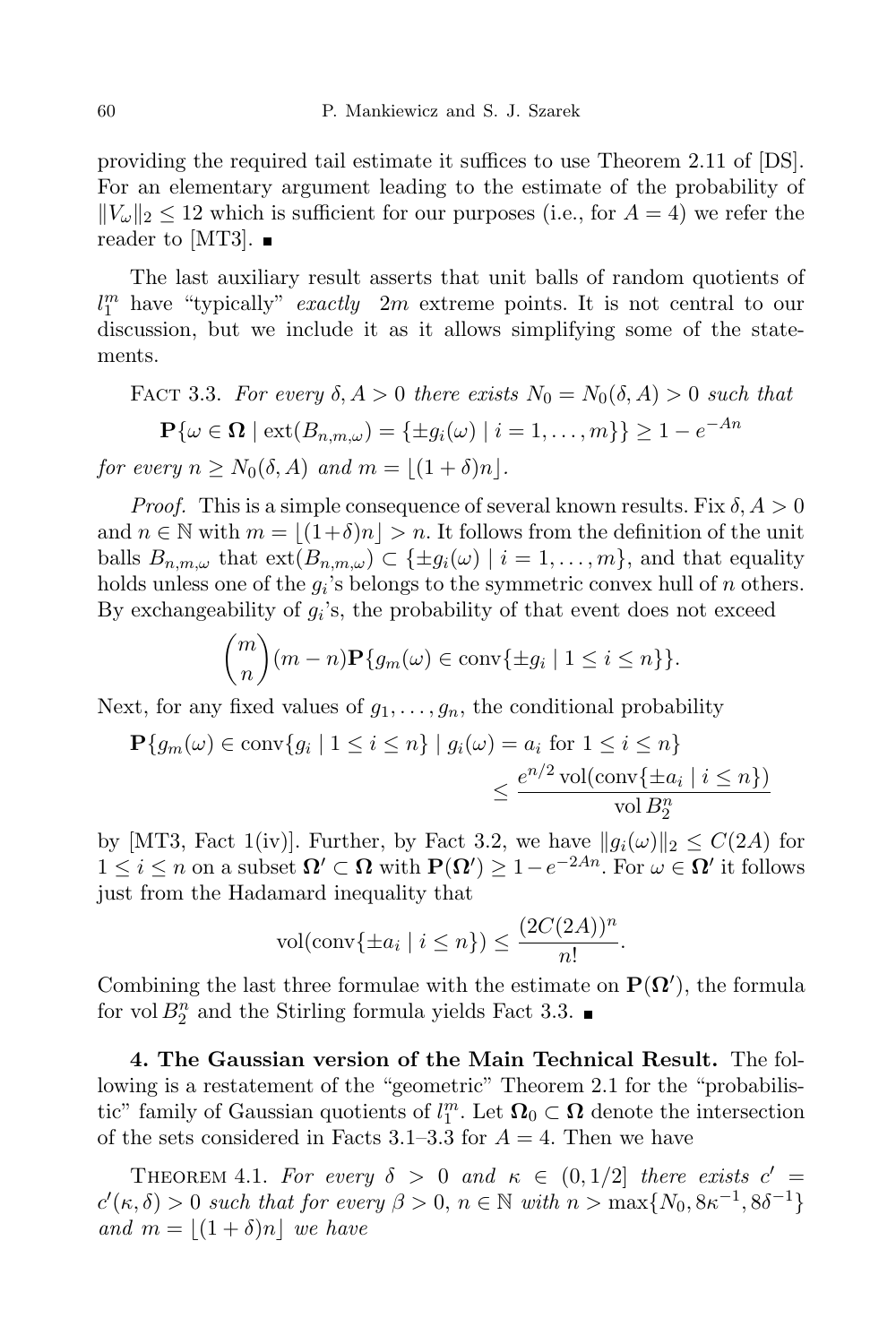$$
\mathbf{P}\{\omega \in \mathbf{\Omega}_0 \mid \text{card}\{i \in \{1,\ldots,m\} \mid ||T(g_i(\omega)||_{B_{n,m,\omega}} \ge c'\beta\sqrt{n}\} \ge \delta n/2
$$
  
for every  $T \in \text{Mix}_n(\kappa n, \beta)\} \ge 1 - e^{-n}$ ,

where  $g_i(\omega) = \Gamma_{n,m} e_i$  for  $i \in \{1, ..., m\}$  and  $N_0 = N_0(\delta, 4)$  is taken from *Fact* 3.3.

In the present section we will explain why Theorems 2.1 and 4.1 are (essentially) equivalent. The rather formal argument is based on Fact 3.2. Then we will reduce the proof of Theorem 4.1 to Proposition 4.2, which will be shown in the next section.

*Proof of Theorem 4.1*  $\Rightarrow$  *Theorem 2.1.* Fix *n,*  $\delta$  and  $\kappa$  as in Theorem 4.1. Due to the uniform distribution of the kernels of *Γn,m* and by the uniqueness of the normalized Haar measure we have, for every Borel subset  $\mathcal{A}$  ⊂ **G**<sub>*m*</sub>, $m$ −*n*,

(4.1) 
$$
\mathbf{P}\{\omega \in \mathbf{\Omega} \mid \ker \varGamma_{n,m}(\omega) \in \mathcal{A}\} = h_{m,m-n}(\mathcal{A})
$$

$$
= h_{m,n}\{E \in \mathbf{G}_{m,n} \mid E^{\perp} \in \mathcal{A}\}.
$$

Let  $\Omega_{n,m,\kappa}$  be the set of  $\omega$ 's appearing in Theorem 4.1 and let

$$
\mathcal{B}_{n,m,\kappa}:=\{F\in \mathbf{G}_{m,m-n}\mid F=\ker\varGamma_{n,m}(\omega)\,\,\text{for some}\,\,\omega\in\mathbf{\Omega}_{n,m,\kappa}\}
$$

and  $\mathcal{B}_{n,m,\kappa} := \{ E \in \mathbf{G}_{m,n} \mid E^{\perp} \in \widetilde{\mathcal{B}}_{n,m,\kappa} \}.$  Thus, by (4.1), we have

$$
h_{m,n}(\mathcal{B}_{n,m,\kappa})=h_{m,m-n}(\widetilde{\mathcal{B}}_{n,m,\kappa})\geq \mathbf{P}(\mathbf{\Omega}_{n,m,\kappa})\geq 1-e^{-n}.
$$

Hence it is enough to show that every  $E \in \mathcal{B}_{n,m,\kappa}$  satisfies the second condition in Theorem 2.1 with some fixed  $c(\kappa, \delta) > 0$ . (The first condition concerning the extreme points is automatically satisfied since the equality  $ext(B_{n,m,\omega}) = {\pm g_i(\omega) | i = 1,\ldots,m}$  is implicit in the definition of  $\Omega_0$ , hence in that of  $\mathcal{B}_{n,m,\kappa}$ .) To this end, fix an arbitrary  $E \in \mathcal{B}_{n,m,\kappa}$  and pick  $\omega_0 \in \Omega_{n,m,\kappa}$  with

$$
E_{\omega_0} = \ker \varGamma_{n,m}(\omega_0)^\perp = E
$$

and a  $(\kappa n, \beta)$ -mixing operator  $T \in L(E)$ . Consider the operator  $T' =$  $V_{\omega_0} T V_{\omega_0}^{-1}$  :  $\mathbb{R}^n \to \mathbb{R}^n$ , where  $V_{\omega_0}$  is the operator from Fact 3.2. It follows directly from the definition of mixing operators and Fact 3.2 that  $T' \in \text{Mix}_n(\kappa n, c'(\delta)\beta/5)$ . Hence, by Theorem 4.1,

$$
card\{i \in \{1,\ldots,m\} \mid ||T'g_i(\omega)||_{B_{n,m,\omega}} \ge c(\kappa,\delta)\beta\sqrt{n}\} \ge \delta n/2,
$$

where  $c(\kappa, \delta) = c'(\delta)c'(\kappa, \delta)/5$ . The proof is completed by observing that since

$$
g_i(\omega_0) = \Gamma_{n,m}(\omega_0)(e_i) = V_{\omega_0} P_E(e_i) = V_{\omega_0} u_i(E)
$$

for every  $i = 1, \ldots, m$ , the map  $V_{\omega_0}$  is an isometry from  $(E, \| \cdot \|_{B_E})$  onto  $(\mathbb{R}^n, \|\cdot\|_{B_{n,m,\omega_0}})$  and therefore  $||T'g_i(\omega_0)||_{B_{n,m,\omega_0}} = ||Tu_i(E)||_{B_E}$ .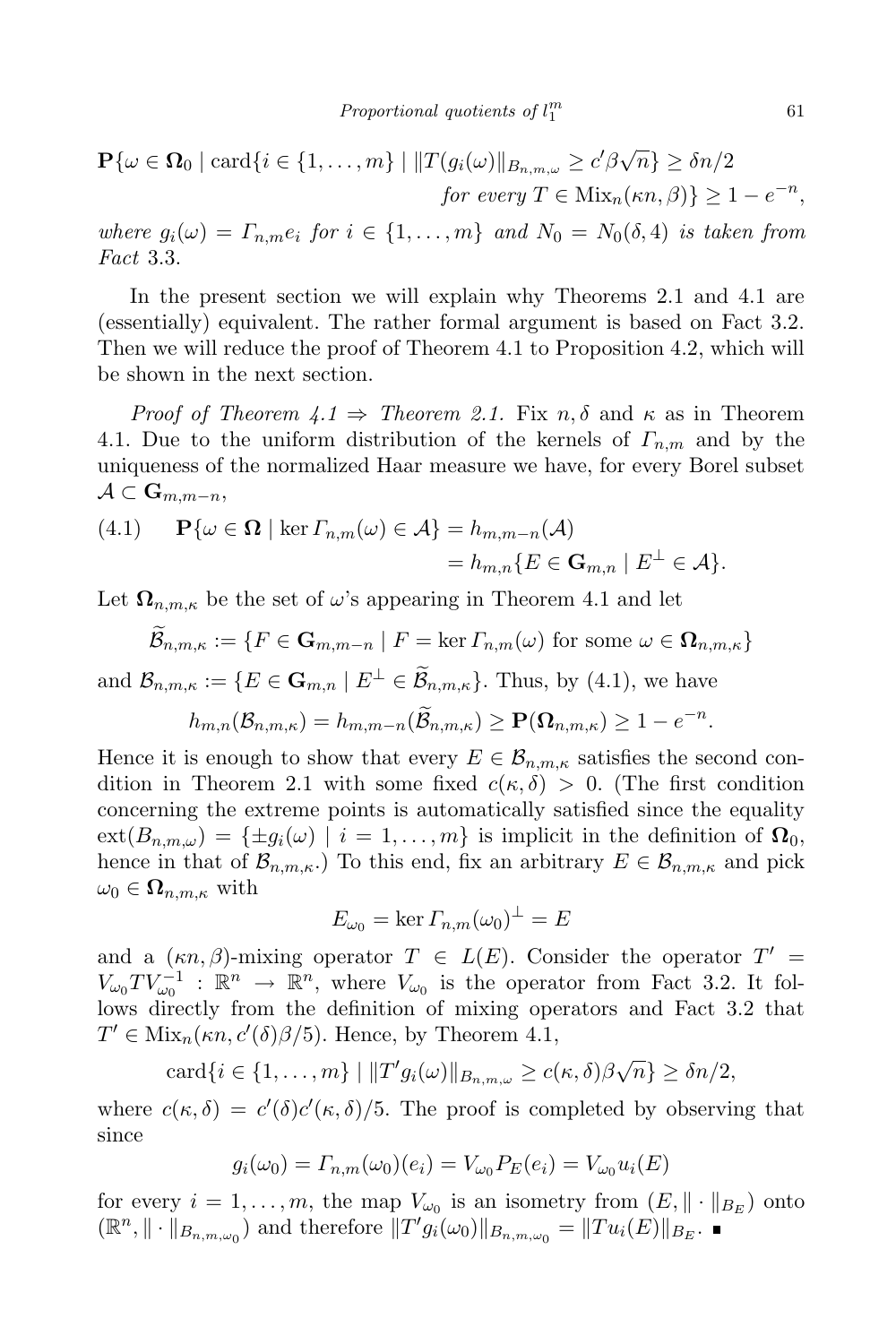The proof that Theorem  $2.1 \Rightarrow$  Theorem 4.1 (with a small loss in the coefficient in the exponent) goes along the same lines and is left to the reader. However, if both theorems are considered in the version proposed in Remark 2.2, then they are formally equivalent (i.e., the equivalence follows from "general principles," with Fact 3.2 being the only "technical result" used).

In what follows, to avoid excessive use of indices we shall fix  $n$ ,  $\delta$  and *m* satisfying the hypotheses of the Theorem, and write  $B_\omega$  (resp.,  $\|\cdot\|_\omega$ ) instead of  $B_{n,m,\omega}$  (resp.,  $\|\cdot\|_{B_{n,m,\omega}}$ ).

Observe that since  $\text{Mix}_n(\kappa n, \beta) \subset \text{Mix}_n(\kappa' n, \beta)$  for every  $0 < \kappa' < \kappa \leq$  $1/2$  and  $\beta > 0$ , without any loss of generality we may and will assume that *κ ≤ δ*. Also, due to the homogeneity of the norm it suffices to prove Theorem 4.1 for  $\beta = 1$ .

For  $d \in \mathbb{N}$  we set  $S_d = \{1, \ldots, d\}$  and  $\widetilde{S} = \{n+1, \ldots, n+ |\kappa n/4|\}$ . For  $\omega \in \Omega$  we let  $R(\omega)$  be the orthogonal projection in  $\mathbb{R}^n$  with ker  $R(\omega) =$  $\lim\{q_i(\omega) \mid i \in \tilde{S}\}\.$  Theorem 4.1 is a consequence of the following

PROPOSITION 4.2. *For every*  $\delta > 0$  *and*  $\kappa \in (0, 1/2]$  *there exists*  $c' =$  $c'(\kappa, \delta)$  *such that* 

$$
\mathbf{P}\{\omega \in \Omega_0 \mid \text{there exists } T \in \text{Mix}_n(\kappa n, 1) \text{ such that } R(\omega)Tg_i \in c'\sqrt{n} R(\omega)B_\omega \text{ for every } i \in S_k\} \leq (2^{1+\delta}e)^{-n^2},
$$

*where*  $k := n + |\kappa n/4|$ *.* 

*Proof of Theorem* 4.1. Denote by *S* the family of all  $n + \lfloor \kappa n/4 \rfloor$ -element subsets of  $S_m$  and, for every  $S \in \mathcal{S}$ , set

$$
\mathcal{A}_S = \{ \omega \in \Omega_0 \mid \text{there exists } T \in \text{Mix}_n(\kappa n, 1) \text{ such that}
$$

$$
||Tg_i||_{B_{\omega}} \le c' \sqrt{n} \text{ for every } i \in S \}.
$$

Proposition 4.2 says that  $\mathbf{P}(\mathcal{A}_{\tilde{S}}) \leq (2^{1+\delta}e)^{-n^2}$ . On the other hand, the exchangeability of  $g_i$ 's implies that  $P(A_S)$  is the same for all  $S \in \mathcal{S}$ . Thus

(4.2) 
$$
\mathbf{P}\Big(\bigcup_{S\in\mathcal{S}}\mathcal{A}_S\Big) \leq (2^{1+\delta}e)^{-n^2} \operatorname{card}\mathcal{S} < e^{-n^2}.
$$

Let  $\Omega_1$  be the set of  $\omega$ 's considered in Theorem 4.1. We claim that

(4.3) 
$$
\Omega_0 \setminus \Omega_1 \subset \bigcup_{S \in \mathcal{S}} \mathcal{A}_S.
$$

Indeed, let  $\omega \in \Omega_0 \setminus \Omega_1$ . Then

 $\text{card}\{i \in S_m \mid ||Tg_i||_{B_{\omega}} > c'\sqrt{n}\} \leq \lfloor \delta n/2 \rfloor$ 

for some  $T \in \text{Mix}_n(\kappa n, 1)$ . Since  $\kappa \leq \delta$ , it follows that  $|(1+\delta)n| - |\delta n/2| \geq$  $n + \lfloor \kappa n/4 \rfloor$ . Hence there exists  $\overline{S} \in S$  such that  $||Tg_i||_{B_\omega} \leq c'(\kappa, \delta) \sqrt{n}$  for every  $i \in S$ , which means that  $\omega \in \mathcal{A}_{\overline{S}}$ . Hence, by (4.2), (4.3) and Facts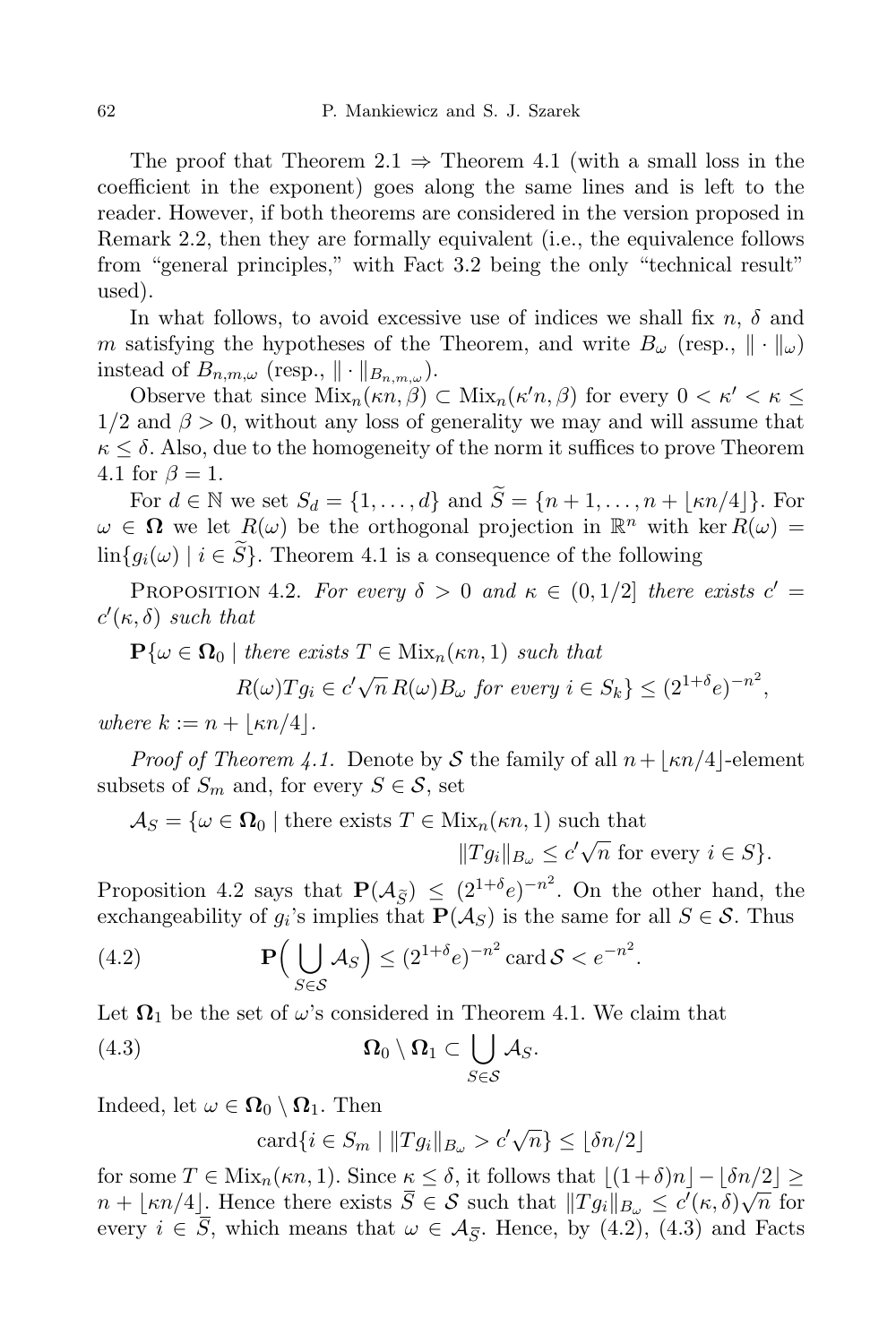3.1–3.3, we get (for  $n > 1$ )

 $P(\Omega_1) = P(\Omega_0) - P(\Omega_0 \setminus \Omega_1) \ge 1 - 3e^{-4n} - e^{-n^2} > 1 - e^{-n}.$ 

**5. Proof of Proposition 4.2.** In order to make the argument smoother, we shall assume as we may that

$$
(\mathbf{\Omega}, \mathbf{P}) = (\Omega_1, \mathbf{P}_1) \times (\Omega_2, \mathbf{P}_2) \times (\Omega_3, \mathbf{P}_3)
$$

and we shall write  $\omega = (\omega_1, \omega_2, \omega_3)$ . Moreover, we shall assume that  $q_i(\omega)$ for  $i \in S_n$  (resp.,  $i \in \tilde{S}$ ,  $i \in S_m \setminus S_k = S_m \setminus S_n \setminus \tilde{S}$ ) depends only on  $\omega_1$ (resp.,  $\omega_2$ ,  $\omega_3$ ). Note that, in the notation of Proposition 4.2,  $R(\omega)$  depends only on  $\omega_2$  and so we shall write  $R(\omega_2)$  rather than  $R(\omega)$  or  $R(\omega_1, \omega_2, \omega_3)$ . Similarly, we define

 $B(\omega_1, \omega_3) = \text{symconv}\{g_i(\omega_0) \mid i \in S_m \setminus \widetilde{S}\}\$ 

for  $\omega = (\omega_1, \omega_2, \omega_3) \in \Omega$ . It follows directly from the definitions that for every  $\omega = (\omega_1, \omega_2, \omega_3) \in \Omega$  we have

(5.1) 
$$
R(\omega_2)B_{\omega} = R(\omega_2)B(\omega_1, \omega_3).
$$

The proof of Proposition 4.2 is based on two lemmas.

LEMMA 5.1. For every  $\omega' = (\omega'_1, \omega'_2, \omega'_3) \in \Omega_0$ ,  $T \in \text{Mix}_n(\lfloor 3\kappa n/4 \rfloor, 1)$ , *and α >* 0 *we have*

 $\mathbf{P}_2\{\omega_2 \in \Omega_2 \mid R(\omega_2)Tg_i(\widetilde{\omega}) \in \alpha\sqrt{n} R(\omega_2)B_{\widetilde{\omega}} \text{ for every } i \in \widetilde{S}\}\leq (\widetilde{c}\alpha)^{2\lfloor \kappa n/4\rfloor^2},$  $where \ \tilde{\omega} = (\omega'_1, \omega_2, \omega'_3) \ and \ \tilde{c} = \tilde{c}(\kappa, \delta) \ depends \ on \ \kappa \ and \ \delta \ only.$ 

The technique for the proof of Lemma 5.1 is well known. It suffices to use (5.1) and then, e.g., to follow the line of argument from the proof of Lemma 14 in [MT3]. We leave the details to the reader.

For a fixed  $\omega' = (\omega'_1, \omega'_2, \omega'_3) \in \Omega_0$  and for every  $\alpha > 0$  we define

$$
\widetilde{\mathbf{A}}_{\alpha} = \{ T \in L(\mathbb{R}^n) \mid Tg_i(\omega') \in \alpha B(\omega'_1, \omega'_3) \text{ for } i \in S_n \},
$$
  

$$
\mathbf{A}_{\alpha} = \widetilde{\mathbf{A}}_{\alpha} \cap \text{Mix}_n(\lfloor 3\kappa n/4 \rfloor, 1).
$$

In the above notation we have

LEMMA 5.2. *Given*  $\omega' \in \Omega_0$  *and*  $\alpha > 0$ , *the set*  $\mathbf{A}_{\alpha}$  *admits a* 1/(2*C*(4)) $net \mathcal{N}_{\alpha}$  *with respect to the operator norm on*  $L(B_2^n, \alpha B(\omega_1', \omega_3'))$  *with* 

$$
\operatorname{card} \mathcal{N}_{\alpha} \leq C(\delta)^{n^2},
$$

*where*  $C(\delta) > 1$  *depends on*  $\delta$  *only and*  $C(4)$  *is taken from Fact* 3.2.

*Proof.* Fix  $\omega' \in \Omega_0$  and note that, by Fact 3.2,  $||g_i(\omega')||_2 \leq C(4)$  for  $i \in S_m$ . Hence (cf., e.g., [MT3, Lemma 5])

$$
\text{vol}(\alpha B(\omega'_1, \omega'_3)) \le (C_1(\delta)\alpha/n)^n,
$$

where  $C_1(\delta) > 0$  depends on  $\delta$  only. On the other hand, since  $n^{-1/2}B_2^n \subset B_1^n$ , we infer that the ellipsoid

$$
\mathcal{E} = \Gamma_{n,m|\mathbb{R}^n}(\alpha n^{-1/2} B_2^n)
$$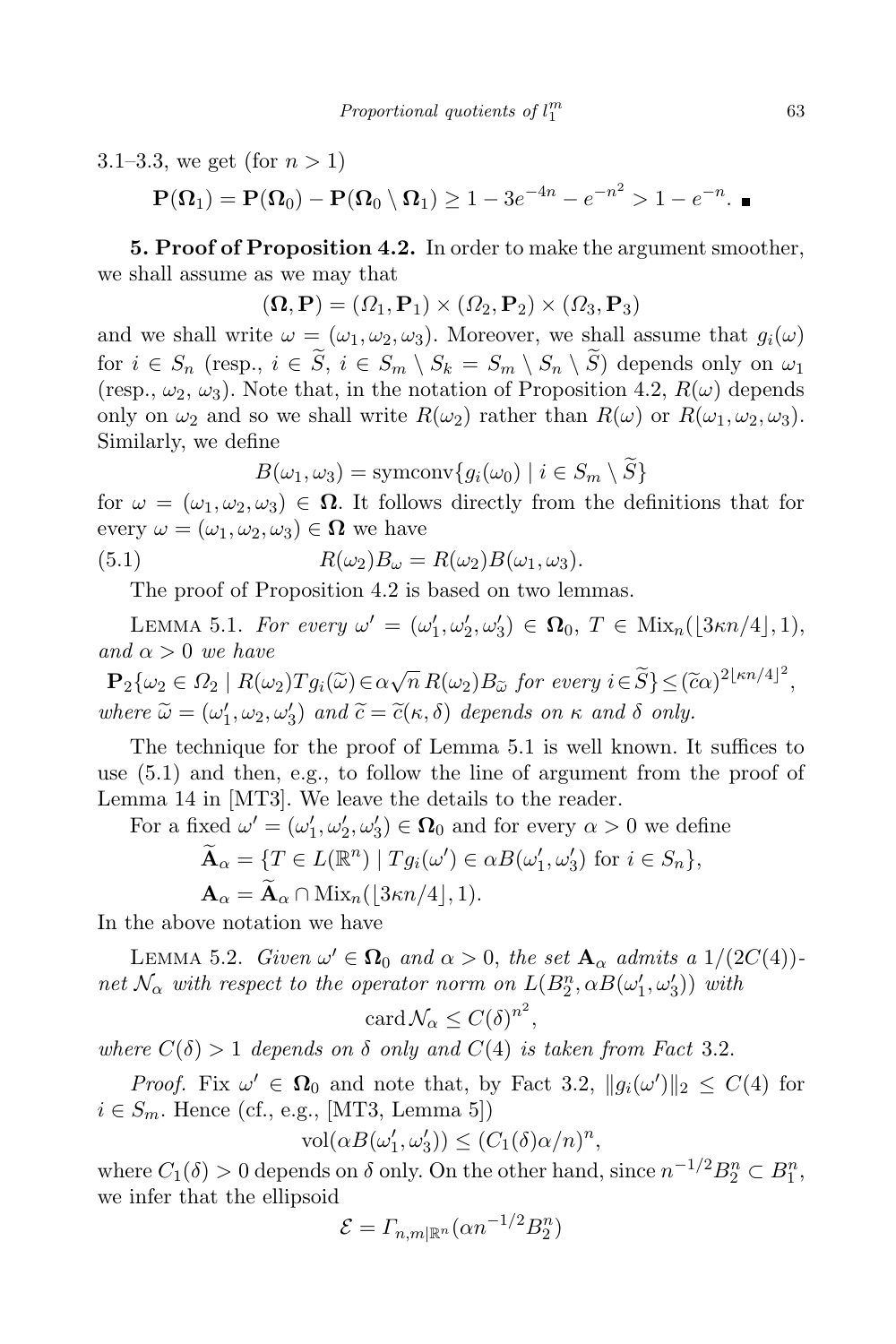is contained in  $\alpha B(\omega_1', \omega_3')$ . By Fact 3.1 we have

$$
\text{vol}\,\mathcal{E} \ge (c(\delta)\alpha n^{-1/2})^n \text{ vol}\, B_2^n \ge (c_2(\delta)\alpha/n)^n,
$$

where  $c_2(\delta) > 0$  depends on  $\delta$  only. Similarly, by the same fact,

 $vol B \ge c(\delta)^n vol B_1^n$ ,

where  $B = \text{conv}\{\pm g_i(\omega') \mid i \in S_n\}.$ 

Finally, by [MT4, Proposition 5.3] and the estimates above we see that the set  $\mathbf{A}_{\alpha}$  of operators admits a  $1/(2C(4))$ -net  $\mathcal{N}_{\alpha}$  in the operator norm on  $L(B_2^n, \mathcal{E})$  (and therefore in the operator norm on  $L(B_2^n, \alpha B(\omega_1', \omega_3'))$ ) with

$$
\operatorname{card} \mathcal{N}_{\alpha} \leq (2CC(4))^{n^2} \bigg( \frac{\operatorname{vol}(\alpha B(\omega_1', \omega_3')) \operatorname{vol} B_1^n}{\operatorname{vol} \mathcal{E} \operatorname{vol} B} \bigg)^n \leq \bigg( \frac{2CC(4)C_1(\delta)}{c_2(\delta)c(\delta)} \bigg)^{n^2},
$$

where  $C > 1$  is a suitable numerical constant, which completes the proof.

*Proof of Proposition* 4.2. Fix  $\delta > 0$ ,  $\kappa \in (0, 1/2]$  and  $\omega' = (\omega'_1, \omega'_2, \omega'_3)$  $\in \Omega_0$ . Let  $\alpha_0 > 0$  (to be specified later). Again, let  $k = n + |\kappa n/4|$  and define

$$
\mathcal{A}(\omega'_1, \omega'_3) := \{ \omega_2 \in \Omega_2 \mid \text{there exists } T \in \text{Mix}_n(\kappa n, 1) \text{ such that } \newline R(\omega_2) Tg_i(\omega'_1, \omega_2, \omega'_3) \in \alpha_0 \sqrt{n} R(\omega_2) B(\omega'_1, \omega'_3) \text{ for } i \in S_k \newline \text{and } (\omega'_1, \omega_2, \omega'_3) \in \mathbf{\Omega}_0 \}.
$$

Also, for every  $T \in \text{Mix}_n(|3\kappa n/4|, 1)$  set  $\mathcal{A}(\omega'_1, \omega'_3, T) = \{ \omega_2 \in \Omega_2 \mid R(\omega_2)Tg_i(\omega'_1, \omega_2, \omega'_3) \in 2R(\omega_2)\alpha_0\sqrt{n} B(\omega'_1, \omega'_3) \}$ for  $i \in S_k$  and  $(\omega'_1, \omega_2, \omega'_3) \in \Omega_0$ .

Finally, let  $\mathcal{N}_{\alpha_0\sqrt{n}}$  be the net in  $\mathbf{A}_{\alpha_0\sqrt{n}}$  from Lemma 5.2.

We claim that

(5.2) 
$$
\mathcal{A}(\omega'_1, \omega'_3) \subset \bigcup_{T \in \mathcal{N}_{\alpha_0 \sqrt{n}}} \mathcal{A}(\omega'_1, \omega'_3, T).
$$

Indeed, pick  $\omega_2 \in \mathcal{A}(\omega'_1, \omega'_3)$  and  $T \in \text{Mix}_n(\kappa n, 1)$  such that

(5.3) 
$$
R(\omega_2)Tg_i(\omega'_1, \omega_2, \omega'_3) \in R(\omega_2)\alpha_0\sqrt{n} B(\omega'_1, \omega'_3)
$$

for  $i \in S_k = S_n \cup \tilde{S}$ . Note that, by a standard "lifting" argument, the condition (5.3) yields the existence of  $T_1 \in L(\mathbb{R}^n)$  satisfying

(5.4) 
$$
T_1 g_i(\omega'_1, \omega_2, \omega'_3) \in \alpha_0 \sqrt{n} B(\omega'_1, \omega'_3) \text{ for every } i \in S_n
$$

and

$$
(5.5) \t\t R(\omega_2)T_1 = R(\omega_2)T.
$$

Hence  $T_1$ <sub>{</sub>ker  $R(\omega_2)$ }<sup> $\perp$ </sup> =  $T$ <sub>{</sub>ker  $R(\omega_2)$ }<sup> $\perp$ </sup>. Since dim ker  $R(\omega_2)$   $\leq$  card  $\widetilde{S} = \lfloor \kappa n/4 \rfloor$ , it is easy to verify that  $T \in Mix_n(\kappa n, 1)$  implies  $T_1 \in Mix_n(\lfloor 3\kappa n/4 \rfloor, 1)$ . Thus  $T_1 \in \mathbf{A}_{\alpha_0\sqrt{n}}$ . Pick  $T_0 \in \mathcal{N}_{\alpha_0\sqrt{n}}$  with

(5.6) 
$$
\| (T_1 - T_0) : B_2^n \to \alpha_0 \sqrt{n} B(\omega'_1, \omega'_3) \| \le 1 / (2C(4))
$$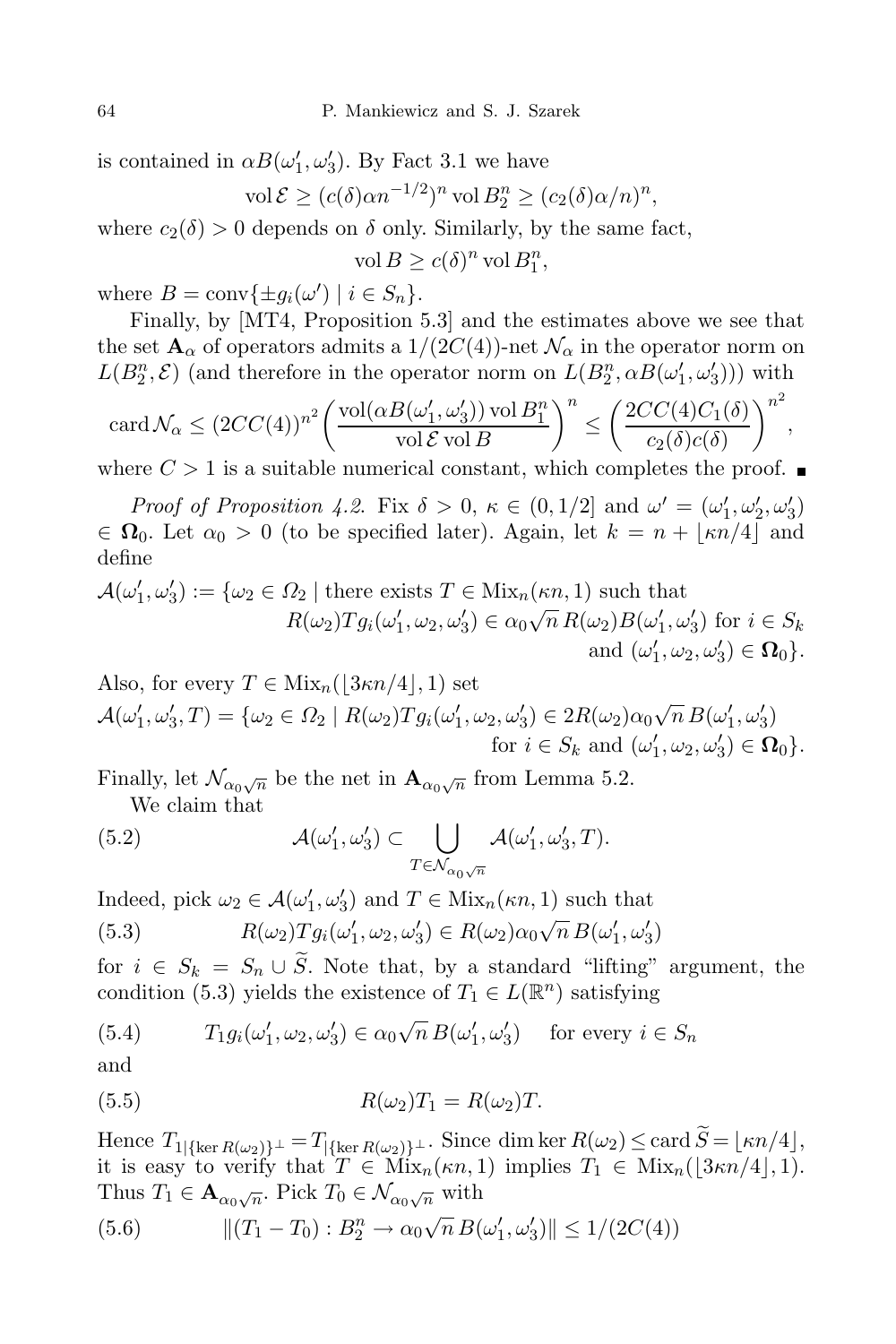and an arbitrary  $i \in S$ . Since  $(\omega'_1, \omega_2, \omega'_3) \in \Omega_0$ , it follows that  $||g_i(\omega'_1, \omega_2, \omega'_3)||_2$  $\leq C(4)$  (Fact 3.2). Thus by  $(5.3)$ – $(5.6)$  we get

$$
R(\omega_2)T_0g_i(\omega'_1, \omega_2, \omega'_3)
$$
  
=  $R(\omega_2)T_1g_i(\omega'_1, \omega_2, \omega'_3) + R(\omega_2)(T_0 - T_1)g_i(\omega'_1, \omega_2, \omega'_3)$   
 $\in R(\omega_2)T_1g_i(\omega'_1, \omega_2, \omega'_3) + (\alpha_0\sqrt{n}/2)R(\omega_2)B(\omega'_1, \omega'_3)$   
=  $R(\omega_2)Tg_i(\omega'_1, \omega_2, \omega'_3) + (\alpha_0\sqrt{n}/2)R(\omega_2)B(\omega'_1, \omega'_3)$   
 $\subset 2\alpha_0\sqrt{n}R(\omega_2)B(\omega'_1, \omega'_3).$ 

Thus

(5.7) 
$$
R(\omega_2)T_0g_i(\omega'_1,\omega_2,\omega'_3) \subset 2\alpha_0\sqrt{n} R(\omega_2)B(\omega'_1,\omega'_3)
$$

for every  $i \in \tilde{S}$ . Recall that  $g_i(\omega_1, \omega_2, \omega_3)$  for every  $i \in S_n$  depends on  $\omega_1 \in \Omega_1$  only. Therefore,  $g_i(\omega'_1, \omega'_2, \omega'_3) = g_i(\omega'_1, \omega_2, \omega'_3)$  for every  $i \in S_n$  and every  $\omega_2 \in \Omega_2$ . Since  $T_0 \in \mathcal{N}_{\alpha_0\sqrt{n}} \subset \mathbf{A}_{\alpha_0\sqrt{n}}$ , we infer that (5.7) holds for every  $i \in S_n$  as well. Thus  $\omega_2 \in \mathcal{A}(\omega'_1, \omega'_3, T_0)$ , which concludes the proof of (5.2).

Returning to the proof of Proposition 4.2 note that for each  $\omega_0 \in \Omega_0$ , Lemmas 5.1, 5.2 and (5.2) yield

(5.8) 
$$
\mathbf{P}_2(\mathcal{A}(\omega'_1, \omega'_3)) \leq \sum_{T \in \mathcal{N}_{\alpha_0\sqrt{n}}} \mathbf{P}_2(\mathcal{A}(\omega'_1, \omega'_3, T))
$$

$$
\leq C(\delta)^{n^2} (2\tilde{c}(\kappa, \delta)\alpha_0)^{2\lfloor \kappa n/4 \rfloor^2}.
$$

By choosing  $\alpha_0 = \alpha_0(\kappa, \delta)$  sufficiently small we may make the right hand side less than  $(2^{1+\delta}e)^{-n^2}$ . In view of (5.1), the proof is completed by setting  $c'(\kappa, \delta) = \alpha_0(\kappa, \delta)$  and integrating (5.8) with respect to  $\omega'_1$  and  $\omega'_3$ .

## **References**

- [B] K. Ball, *Normed spaces with a weak-Gordon-Lewis property*, in: Functional Analysis (Austin, TX, 1987/1989), Lecture Notes in Math. 1470, Springer, Berlin, 1991, 36–47.
- [BKPS] P. Billard, S. Kwapień, A. Pełczyński and C. Samuel, *Biorthogonal systems of random unconditional convergence in Banach spaces*, in: Texas Functional Analysis Seminar 1985–1986 (Austin, TX, 1985–1986), Longhorn Notes, Univ. Texas, Austin, 1986, 13–35.
- [Bo] J. Bourgain, *On finite-dimensional homogeneous Banach spaces*, in: GAFA Israel Seminar 1986–87, Lecture Notes in Math. 1317, Springer, 1988, 232–239.
- [DS] K. R. Davidson and S. J. Szarek, *Local operator theory, random matrices and Banach spaces*, in: Handbook on the Geometry of Banach Spaces, Vol. 1, W. B. Johnson and J. Lindenstrauss (eds.), Elsevier, 2001, 317–366.
- [FKP] T. Figiel, S. Kwapień and A. Pełczyński, *Sharp estimates for the constants of local unconditional structure of Minkowski spaces*, Bull. Acad. Polon. Sci. 25 (1977), 1221–1226.